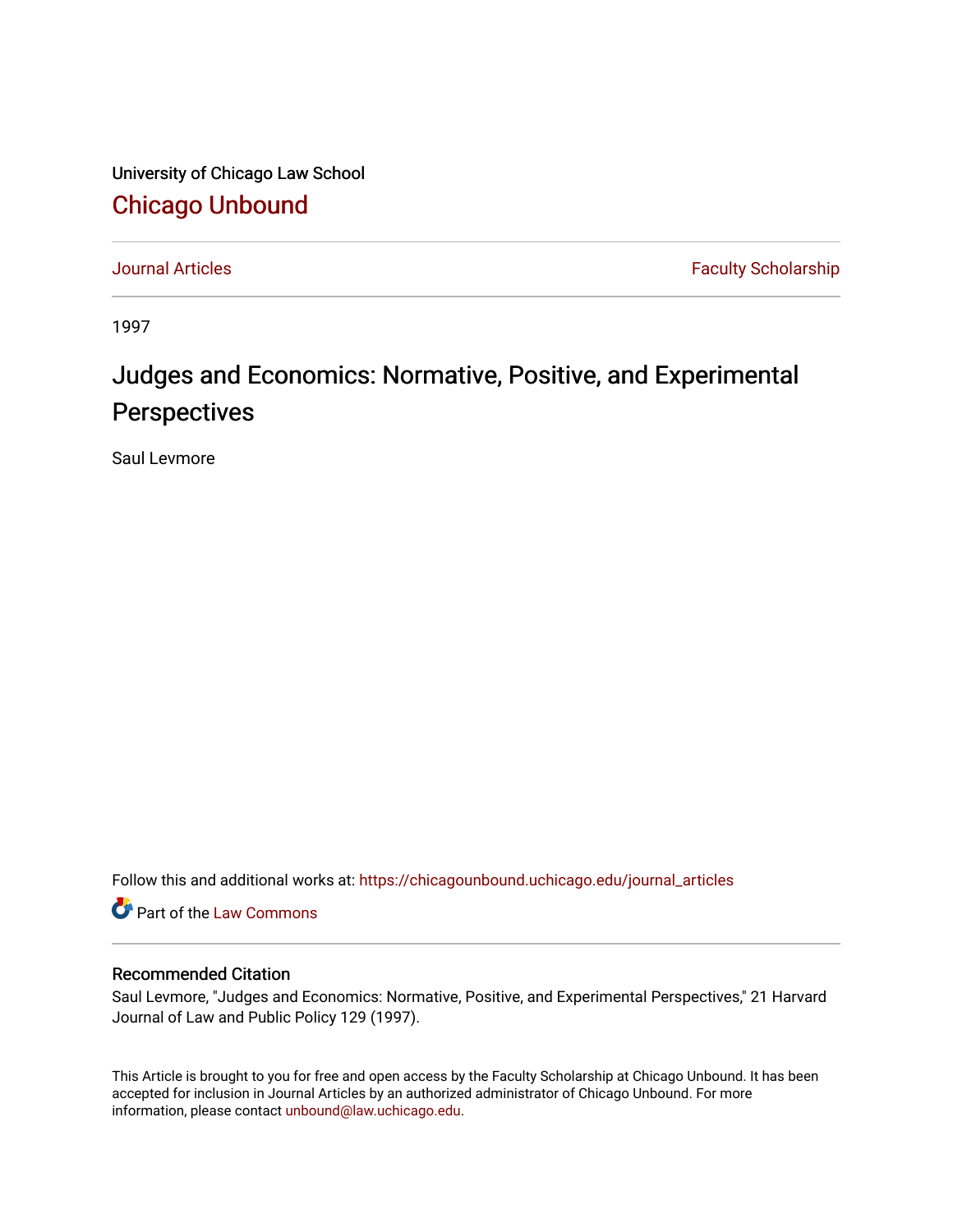# JUDGES AND ECONOMICS: NORMATIVE, POSITIVE, AND EXPERIMENTAL PERSPECTIVES

#### SAUL LEVMORE\*

The question of how judges ought to use economics depends in large part on the sort of law and economics a judge practices, in some part on the judge's ability to do it well, and in a small way on the long-term view one takes of what the community of judges is engaged in accomplishing.

#### I. NoRMATIVE AND POSITIVE STRATEGIES

One struggles to express anything but mixed feelings about the normative use of law and economics in judicial decisionmaking. When judges are wise, when they correctly perceive the behavioral effects of their decisions, or when they can see how their opinions might control other decisionmakers, they are tempted to set the world right. A practical (and undemocratic) way to think of this is from the perspective of comparative institutions: when judges seem better at policymaking than legislatures or agencies, it is enticing to ask judges to do more rather than less.<sup>1</sup> There may be a useful analogy here to comparative law, for a similar question might be asked regarding the extent to which judges ought to copy

<sup>\*</sup> Brokaw Professor of Corporate Law and Albert Clark Tate,Jr. Professor, University of Virginia School of Law.

**<sup>1.</sup>** This is, for example, the impression most participants had at the Twelfth Annual National Student Federalist Society Symposium on Law and Public Policy, "Judicial Decisionmaking: The Role of Text, Precedent, and the Rule of Law," hosted **by** Duke University in 1993. Judge Easterbrook spoke eloquently and sensibly about a variety of regulatory problems, so that it would be hard to defend a decision not to delegate more authority to this talented decisionmaker. *See* Frank **.** Easterbrook, *Text Hsto3y, and StMtUre in Stut"y Inerp re art,* **17** HARV.J.L. **&** PUB. PoLY **61** (1994). **Of** course, other judges might have elicited different reactions.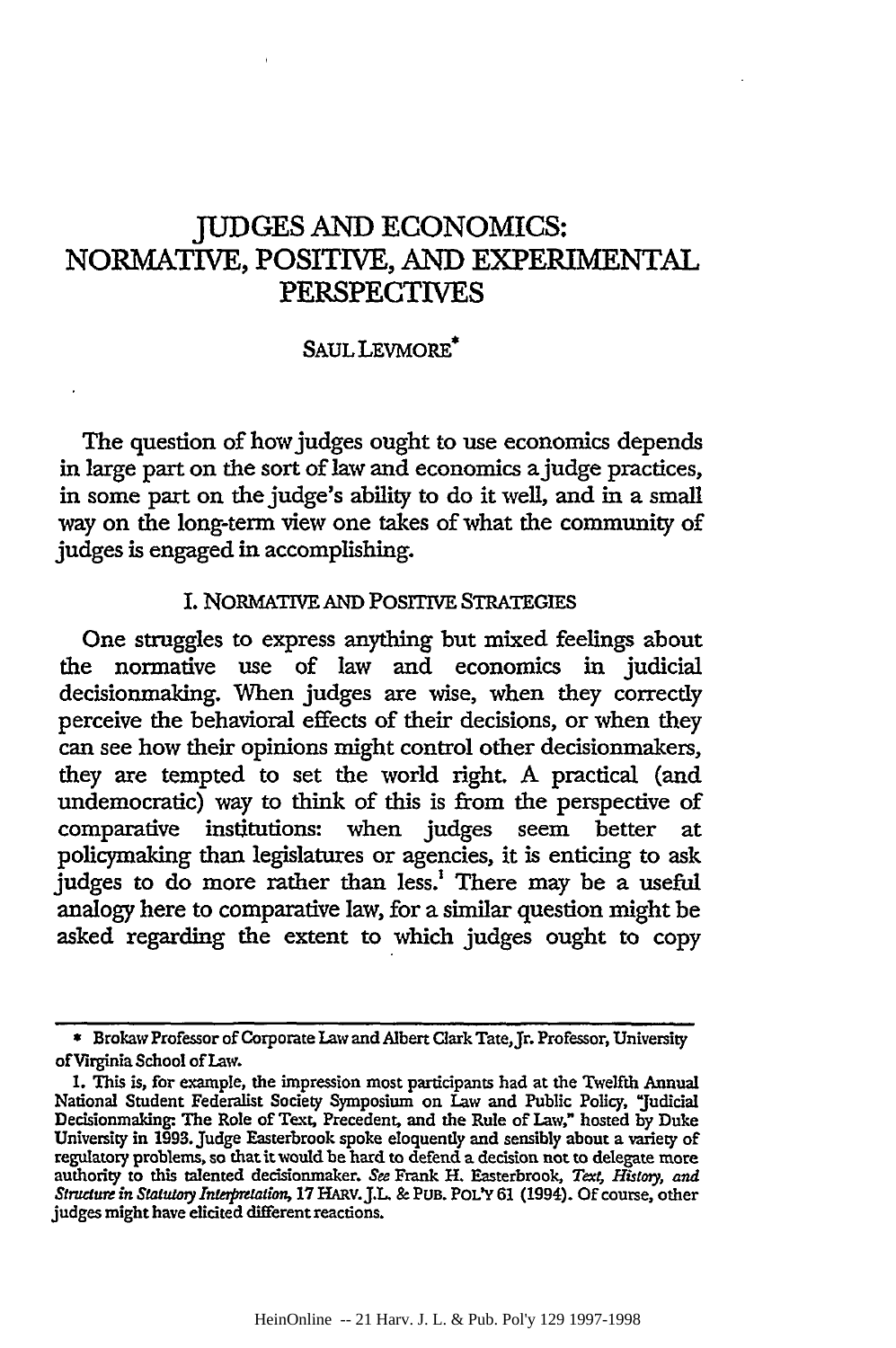judicial decisionmaking in other-and even in foreignjurisdictions. As with law and economics, being a bad comparativist is easy because the semiliterate observer might miss the importance of culture or of other coordinate rules. On the other hand, other jurisdictions may have developed wise solutions to difficult problems and one risks playing the fool in ignoring their evolution and decisionmaking. Comparative law (or judging) is surely to be encouraged in the hands of the skilled craftsman.

130

The arguments against the normative application of law and economics scarcely need rehashing here. Much of economics is built on questionable assumptions. Its very design is influenced by the positive character of most social science. It accepts a good deal as exogenously given, when law has the power to change much of the status quo. And the list goes on and on. If the question posed is, "How should judges make normative use of law and economics?", the answer is, "Wisely."<sup>2</sup>

The positive value of law and economics seems richer and less controversial, yet less appreciated. Law and economics has the capacity to uncover explanations for legal rules. Thus, where generations of lawyers have memorized a seemingly arbitrary or even inferior rule, law and economics may suggest an explanation for the survival or appearance of the rule. Sometimes the explanation presents an evolutionary story of the rule, but often the explanation offers a defense of the rule. Thus, a rule that has been criticized as undercompensatory may suddenly seem defensible when the economics-minded observer points out its ability to control moral hazard or to elicit information from a better-informed party. I would describe this use of law and economics as conservative in the sense that it suggests that we temper our zeal for reform with an appreciation that those who came before us often produced ingenious rules whose worth we may be slow to recognize. Any number of areas

<sup>2.</sup> One might draw here an analogy to the use of law and statistics. How should judges use statistics? In employment discrimination law, and in some of tort law, it seems inconceivable that we would ask our judges to avoid evidence and reasoning. But statistics is not a subject that comes easily to many of us, and the law reports are full of examples of poor statistical reasoning. Still, statistical reasoning and evidence will almost inevitably become an increasing part of law and judging. Our hope must be that over time the community of judges, lawyers, and scholars will educate one another in a way that improves the use of this methodology. This view of judges as experimenters is expanded in Part II, *infra*.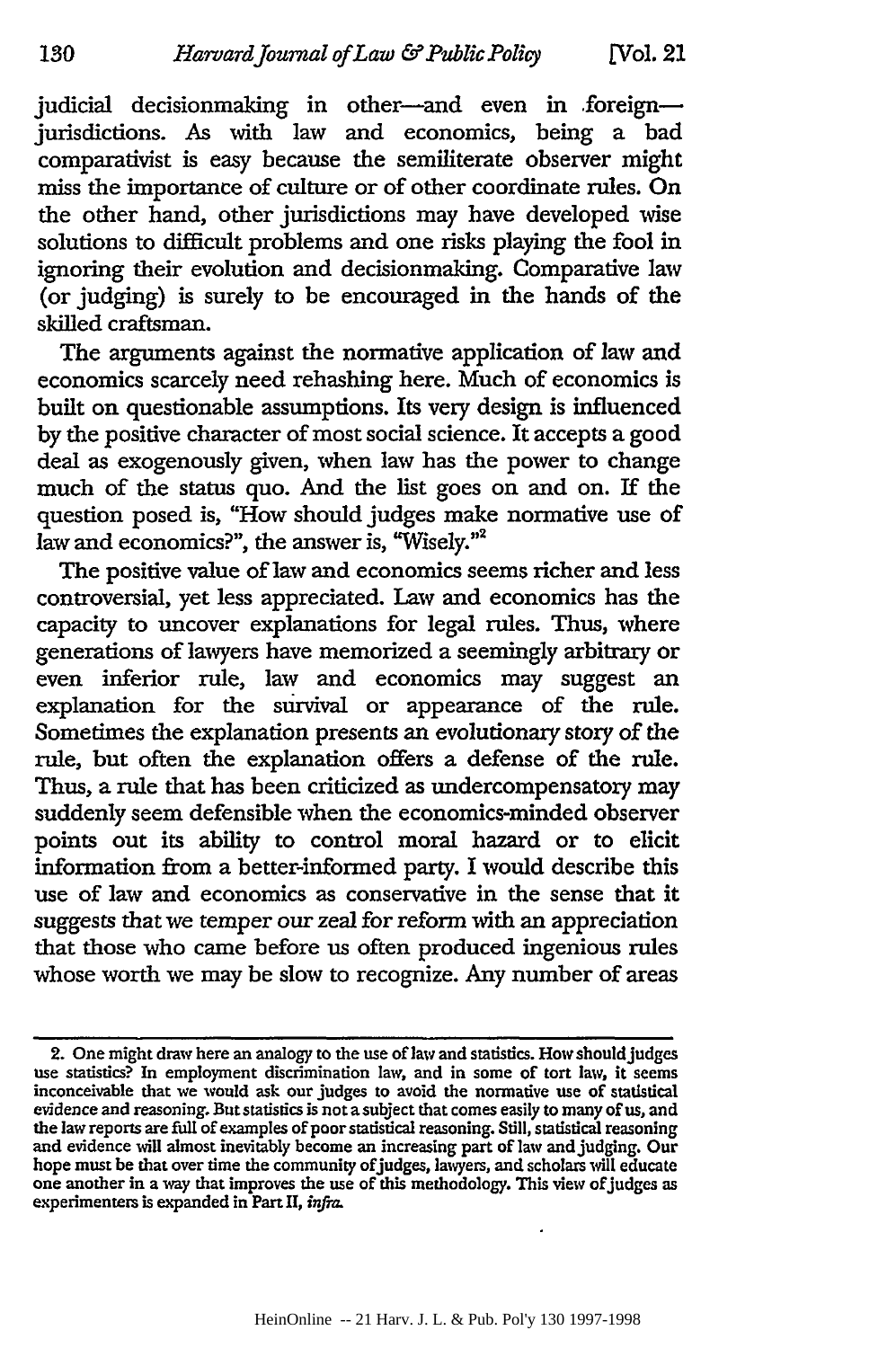of law have been described as chaotic and nonsensical, only to be rationalized through the sort of behavioralist lens offered by law and economics. But these explanations are often subtle. Therefore, the message for judges (and others) may be that they should be in no rush to innovate because time and talent may reveal the utility of inherited rules.

This potential positive value is sometimes further camouflaged by other perspectives such as that offered by legal history. **A** rule may seem unwise, and a judge or academic or lawyer may "explain" its existence with some historical fact. The implicit argument is that it is safe to innovate away from this rule with no danger of tossing out some ingenious creation of our ancestors. We are familiar with arguments of the form "the rule is  $x$ because Senator W wanted jurisdiction over such and such" or "the rule is y because the Framers could not imagine problem *Z."* However, such alternative, plausible explanations can be misleading. The historical explanation may not be sufficient to tell us why a particular rule emerged and survived, especially once we discover that other jurisdictions with different histories evolved toward the same, seemingly objectionable rule. I am inclined to respect the historical explanation but to allow for the possibility that it conceals a deeper, more universal, complementary insight.

## **II.** JUDICIAL DECISIONS **AS** EXPERIMENTS

I have suggested thus far that skilled judges will be forgiven and even encouraged to make normative use of law-andeconomics ideas, and that all judges might be encouraged to use law and economics to appreciate the value of the rules and practices that we have inherited. **The** first point suggests a kind of activist use of law and economics-or the oppositedepending on one's view of the skill and self-assessment exhibited by judges as social engineers, administrators, and analysts. Another problem lies in skilled judges succeeding with their innovations but encouraging other judges to copy their activism in the name of precedent and other traditions. The second point, regarding the positive use of law and economics, unambiguously suggests conservative rather than activist approaches. However, a third kind of use implied by the study of law and economics may offset much of this second point, and I now turn to this unrecognized role of judges.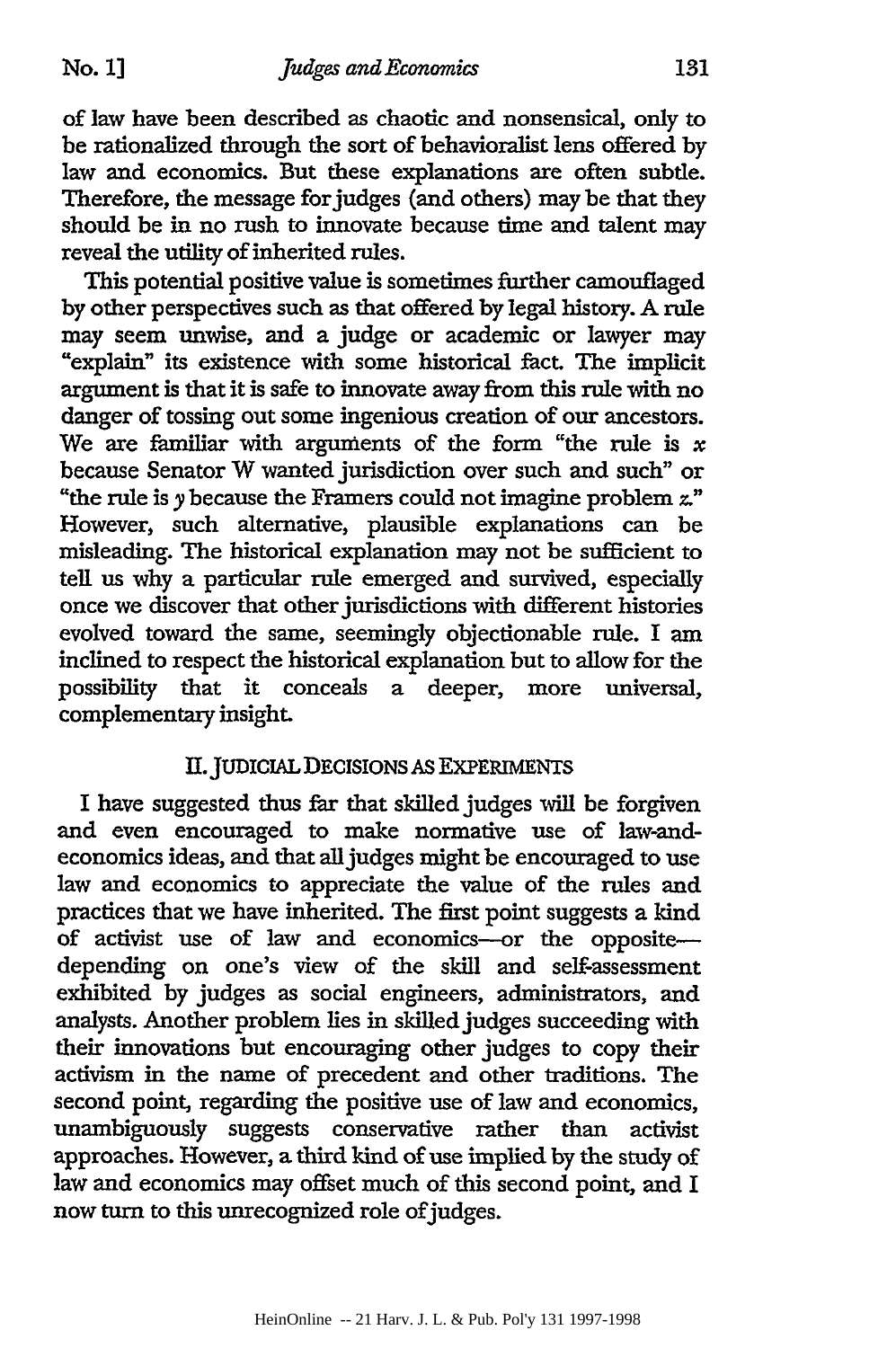Once we accept the idea that judges do more than apply the law, we can **turn** to various models of the ways in which judges build on one another's work. This is not the place to explore the interaction among judges and the effect of such horizontal and intergenerational interaction on stability and reform of the law, but a straightforward point is that an innovative judicial move can be thought of as an experiment. The experiment may fail because others may work to point out its shortcomings or because we may observe parties absorbing serious transaction costs in their quest to bargain around the experimental rule. But one positive effect of innovative decisionmaking is that, for better or worse, it enriches the data available to future decisionmakers. Thus, judges can do good even when they are wrong.

One may consider the argument that experimentation itself may be of long-term value without considering law and economics, but this argument has special applicability in the law and economics context. Law and economics arguments are often oriented around the question of the behavioral effects of legal rules (or of their alternatives). The methodology suggests that we study reactions to rules. In thinking about such diverse matters as rent control, gender equality in the military, term limits, and contract damages, for example, experience with different legal rules can illuminate sensible decisionmaking about the substance of the rules governing these matters. Future judges and legislatures might therefore gain from some degree of freedom exercised by current judges. In short, an argument (perhaps a surprising one) may be made for the proposition that judges ought to be thought of as a cooperative community of decisionmakers whose efforts will be improved by diverse experiences. In turn, this cooperation or group learning is generated only if there is some flexibility and variety in the members' decisionmaking. Once again, the value of these experiments increases when the innovator has good sense about where and how to experiment and when subsequent judges are less likely to follow or reject path-breaking precedents robotically. Law-and-economics analyses suggest particular areas in which a great deal depends on the magnitude of multiple and often conflicting effects that can be expected from particular legal rules. Perhaps the use of law and economics in judging will yield insight into the question of where innovation is most

132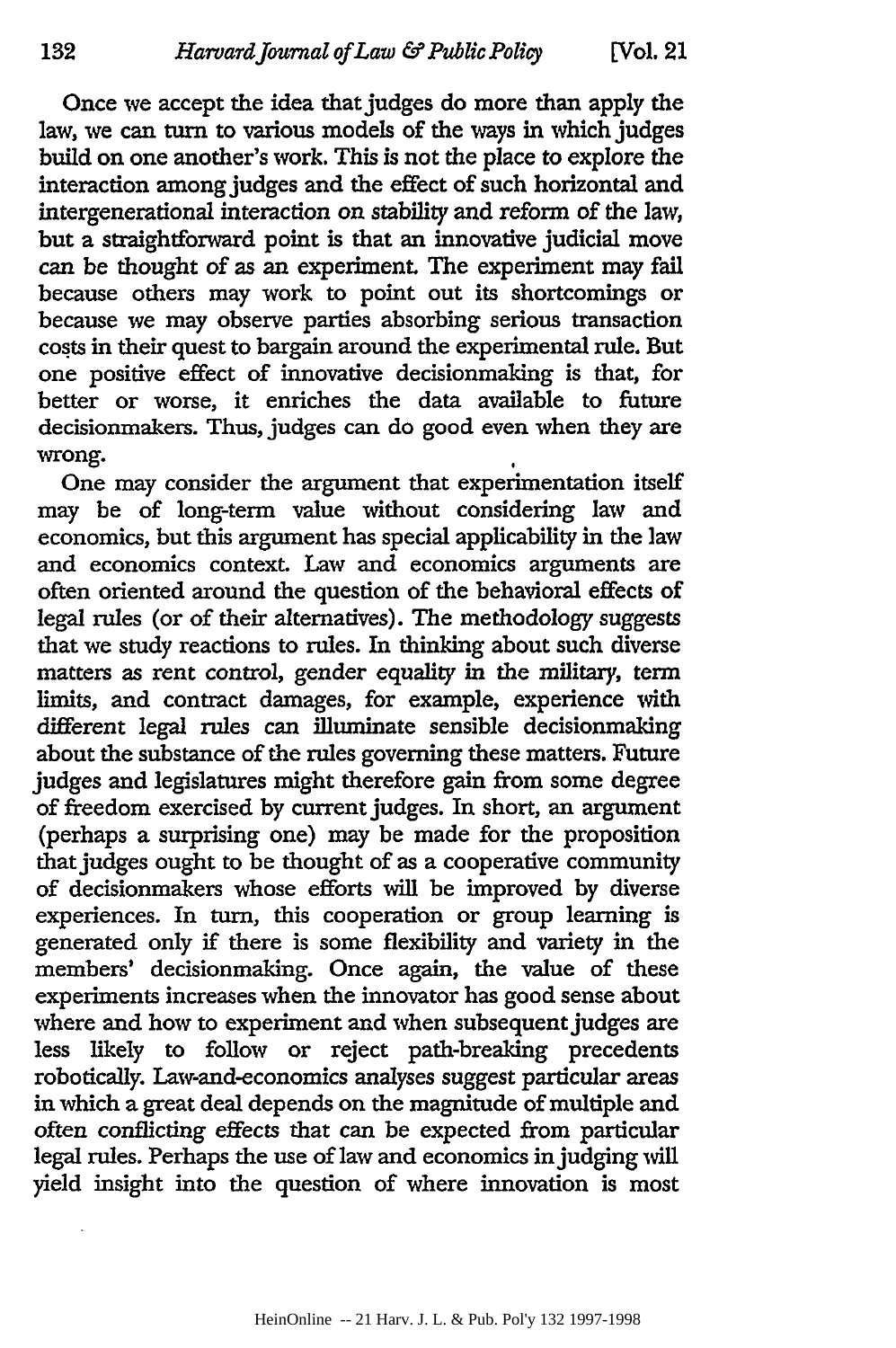ä,

 $\overline{a}$ 

valuable in the long-term, cooperative endeavor in which judges engage.

l,